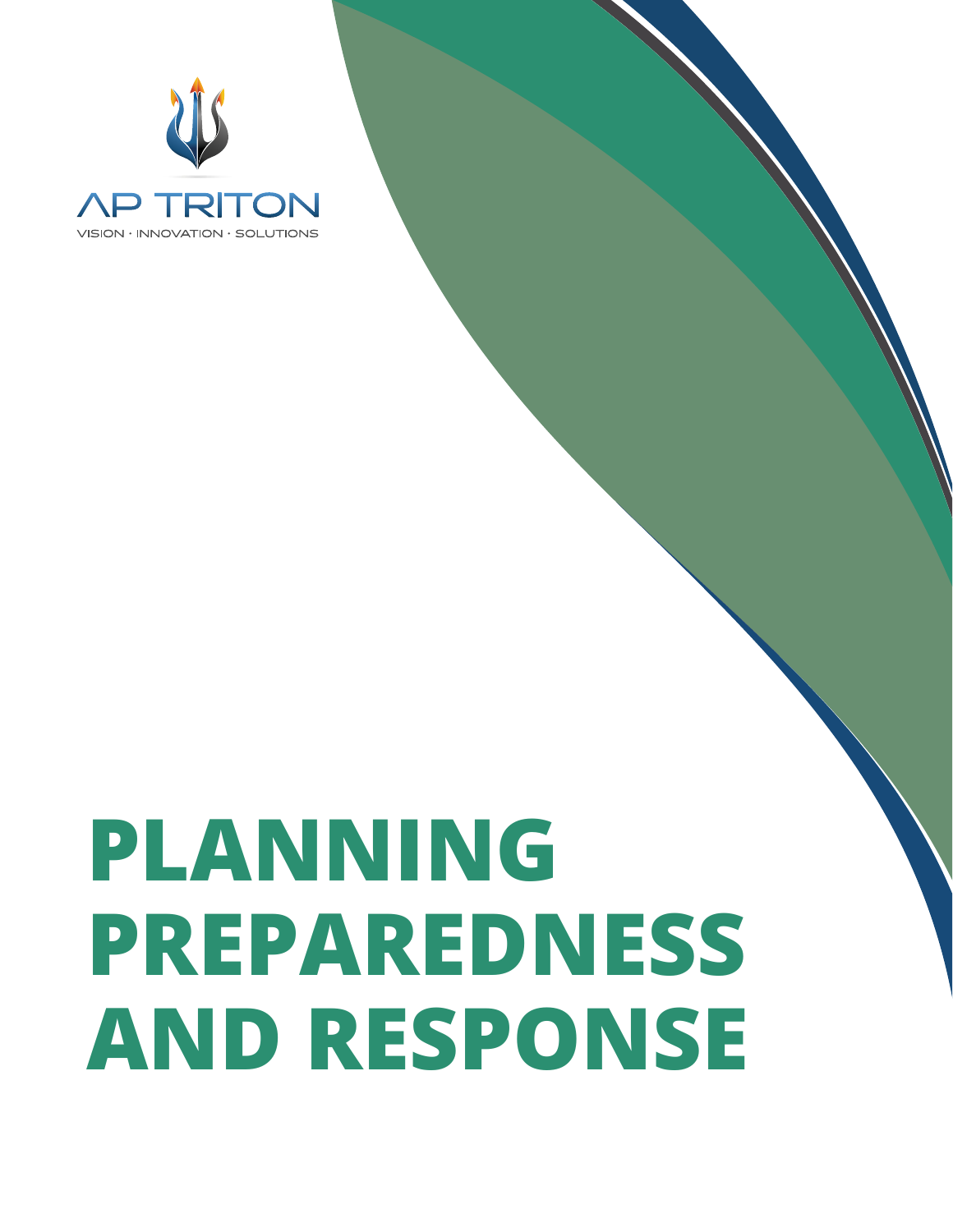

### **PLANNING PREPAREDNESS & RESPONSE (PPR)**

Modern fire and EMS departments must continuously monitor their internal and external environments to stay ahead of the many challenges. When changes do occur, public safety organizations must also make appropriate corrections to provide the required level of services. AP Triton's Planning, Preparedness, & Response (PPR) Team can assist your agency with various studies, projects, and other plans.

AP Triton's PPR Team is staffed with the subject matter experts who possess the experience that your agency needs to plan and prepare for current challenges as well as the inevitable changes ahead. AP Triton was founded on the need to provide innovative solutions to ever-changing public safety departments. Our PPR team is able to bring our experience to enable long-term, creative, and sustainable solutions to local issues. With decades of experience in fire and EMS agencies of all sizes, AP Triton is well suited to assist you in solving any issue.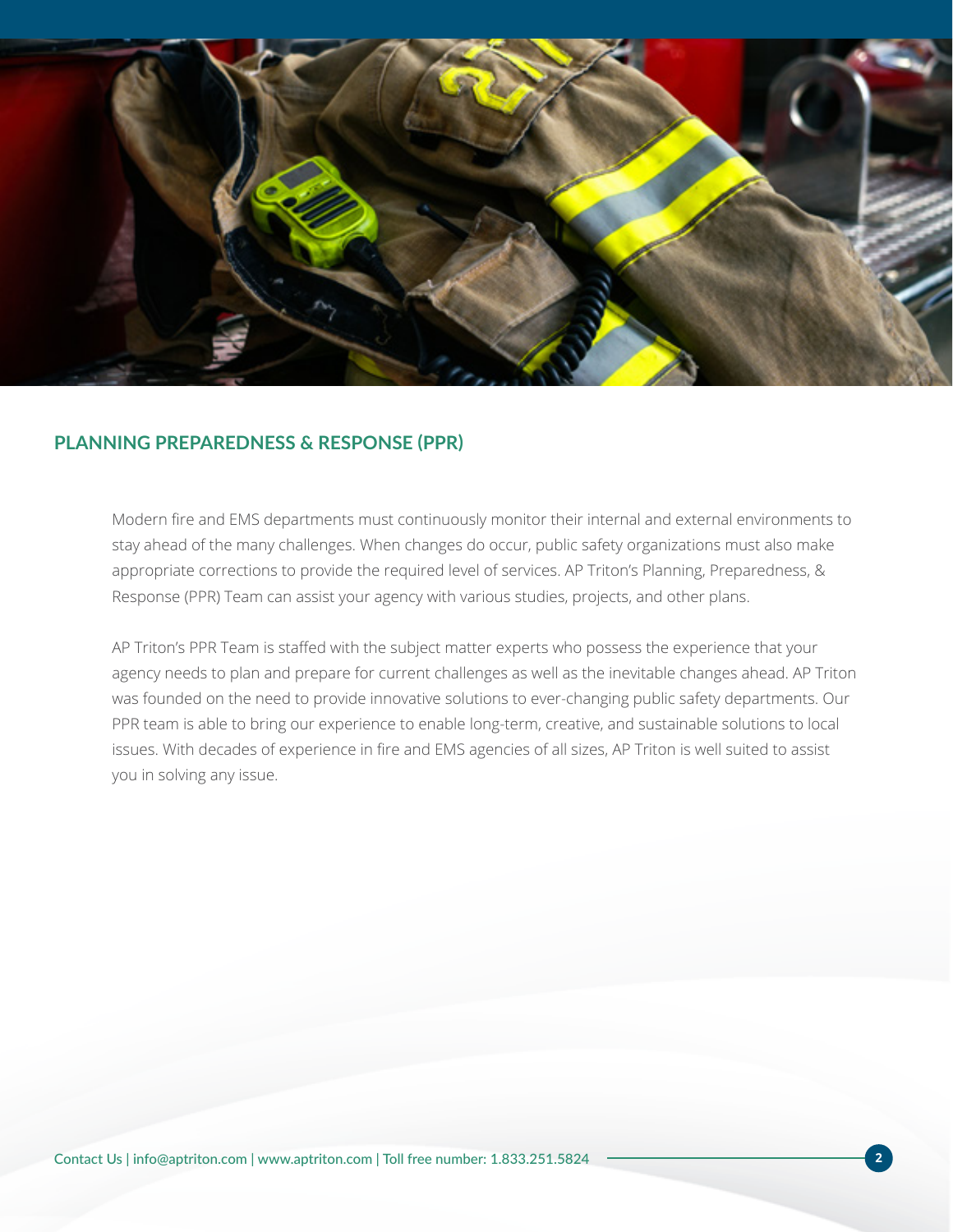

# **PLANNING PREPAREDNESS & RESPONSE SERVICES LIST**

- Customer-Focused Strategic Plans
- Community Risk Assessments/Standards of Cover
- Emergency Medical Services Studies
- Ambulance Service Feasibility Studies
- Long-Range Master Plans
- Consolidation/Cooperative Services Studies
- Fire & EMS Agency Evaluations
- EMS Deployment & Operations Studies
- Deployment Studies
- Master Planning
- Staffing Analyses
- Fire Station Location and Deployment Analyses
- Accreditation Guidance
- Communication Systems and 911 Studies
- Prevention and Life Safety Studies
- Fleet Management Studies
- Revenue Generation Studies
- Policy and Procedure Development
- Succession Management Planning
- Customer-Designed Special Studies
- Expert Witness Testimony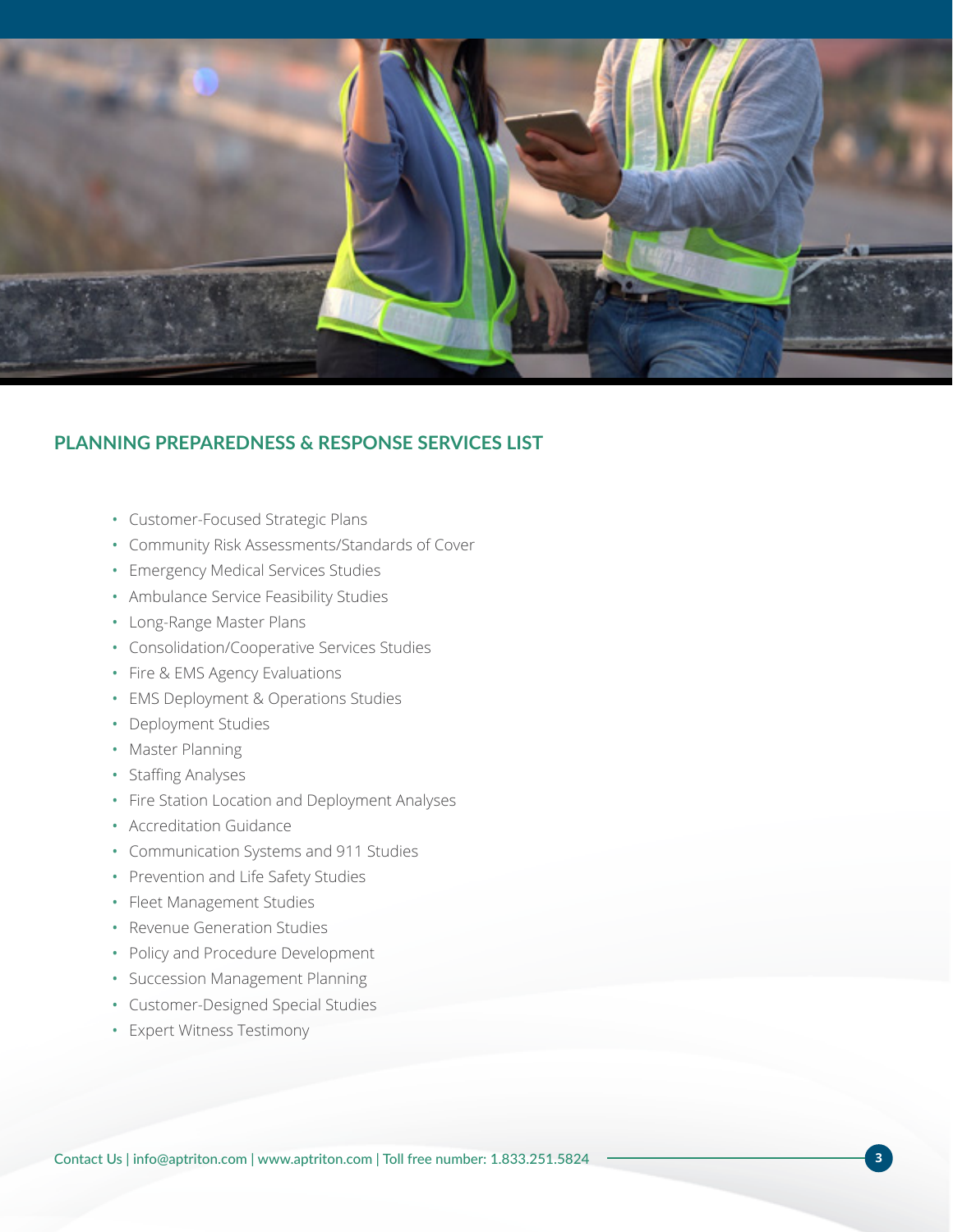### **CUSTOMER-FOCUSED STRATEGIC PLANS**

AP Triton's Customer-Focused Strategic planning process is more than the creation of a document. The process challenges the membership of the organization to look critically at paradigms, values, philosophies, beliefs, and desires; and it challenges individuals to work together in the best interest of the organization. AP Triton's facilitators will lead the agency's planning team through a process that results in a three- to five-year work plan. The facilitated planning process will include the following discussions and exercises:

- Mission, Vision& Values
- Internal & External Assessments
- Goals & Objectives
- Outcome/Performance Metrics
- Identification of Responsibility & Timelines

# **COMMUNITY RISKS ASSESSMENTS / STANDARDS OF COVER**

Regardless of if your agency is preparing for accreditation or wishing to determine your agency is providing a safe and effective level of service to the community you serve creating a Community Risk Assessment Standards of Cover is an important undertaking. AP Triton maintains a team of experienced professionals who are well equipped to work with your agency as follows, but not limited to:

- Overview of both the community and the agency
- Conduct comprehensive Community Risk Assessment
- Evaluating recommended and locally generated critical task analyses
- Determining current agency service level objectives
- Assessing distribution and concentration measures
- A detailed report of the reliability studies and historical performance are presented through charts and graphs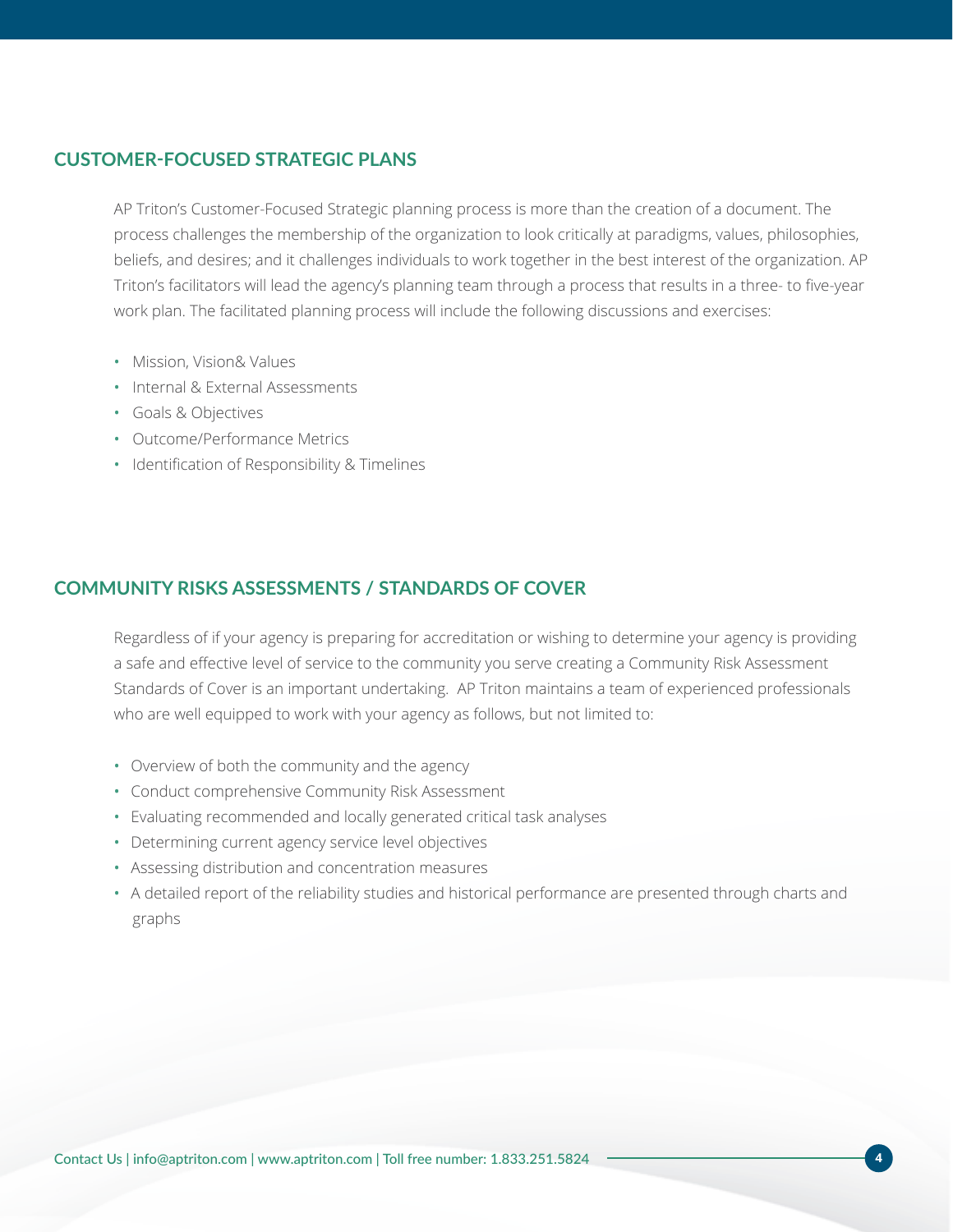

### **LONG-RANGE MASTER PLANS**

The purpose of a Long Range Master Plan is to evaluate the agency in relation to the community's current risks, anticipate community growth (and therefore associated risk), and recommend steps to position the agency to address that growth in advance with appropriate resources and infrastructure. In short, a master plan keeps the agency from lagging behind community growth and development, maintaining or enhancing service as the community grows. It is an effective policy-making and budgeting tool as well. Knowing where and how the community will grow into the future. Ap Triton's team of subject matter experts will guide you agency through the process of developing a custom Long Range Master Plan that includes but is not limited to the following:

- Evaluation of Current Conditions
- Future System Demand Projections and Community Risk
- Future Delivery System Models

## **ACCREDITATION GUIDANCE**

• Standing up a team to complete the Self-Assessment Manual required of any agency in pursuit of Fire Agency Accreditation is a significant commitment of staff resources. The task becomes more difficult and complex if the agency is not prepared to response to the 252 Performance Indicators that are the agencies Self-Assessment Manual. Of the 252 Performance Indicators, 86 are considered Core, that is the agency must demonstrate proficiency or face denial of accreditation.